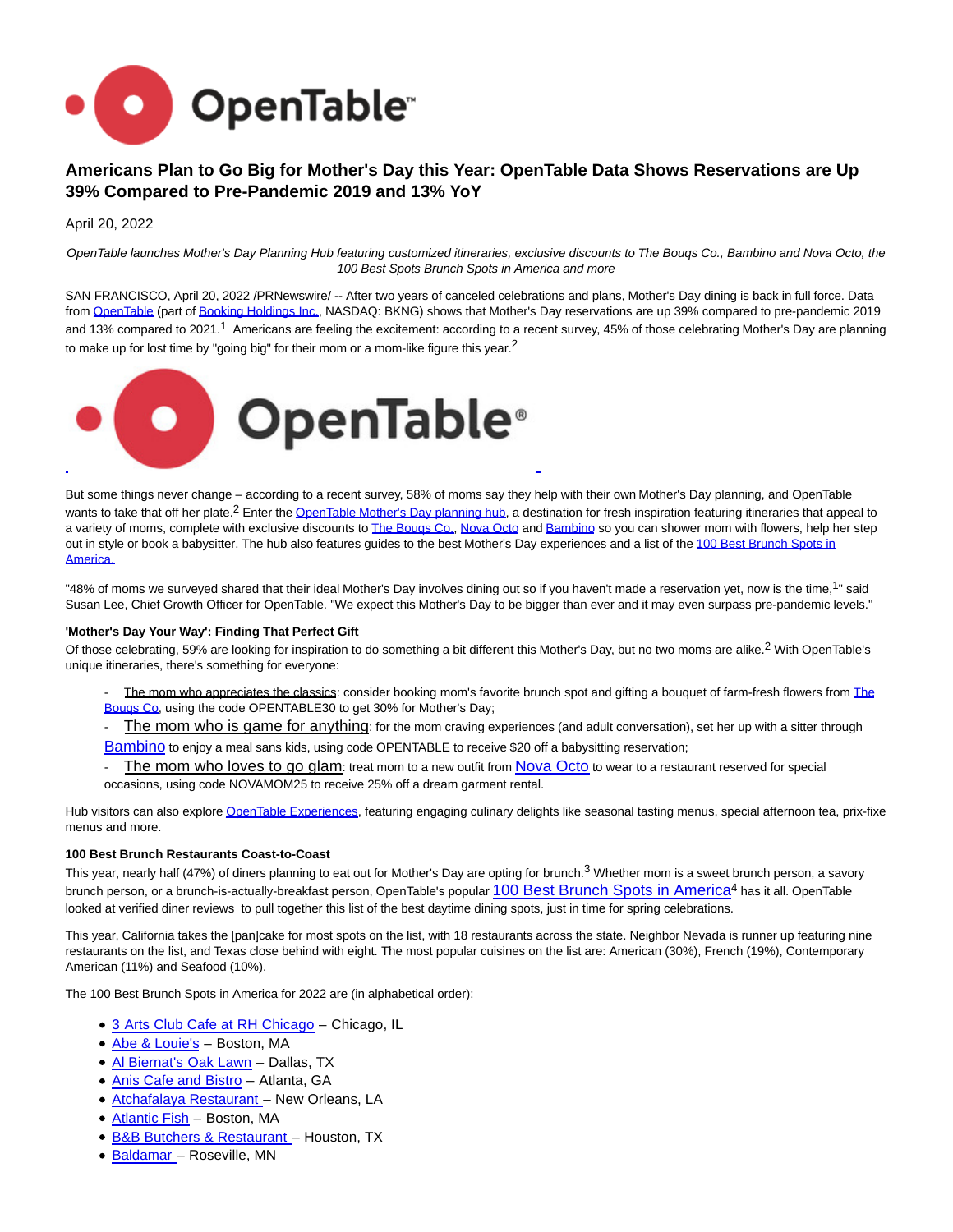- [Bistro at Edgewood Tahoe –](https://c212.net/c/link/?t=0&l=en&o=3510475-1&h=2269492003&u=https%3A%2F%2Fwww.opentable.com%2Fr%2Fbistro-at-edgewood-tahoe-stateline&a=Bistro+at+Edgewood+Tahoe) Stateline, NV
- [Bistro Don Giovanni –](https://c212.net/c/link/?t=0&l=en&o=3510475-1&h=3978581553&u=https%3A%2F%2Fwww.opentable.com%2Fbistro-don-giovanni-napa&a=Bistro+Don+Giovanni) Napa, CA
- Bistro Jeanty Yountville, CA
- [Bistro L'Hermitage –](https://c212.net/c/link/?t=0&l=en&o=3510475-1&h=2872786297&u=https%3A%2F%2Fwww.opentable.com%2Fbistro-lhermitage&a=Bistro+L%27Hermitage+) Woodbridge, VA
- [Brasserie by Niche –](https://c212.net/c/link/?t=0&l=en&o=3510475-1&h=533847061&u=https%3A%2F%2Fwww.opentable.com%2Fr%2Fbrasserie-by-niche-st-louis&a=Brasserie+by+Niche+) St. Louis, MO
- [Brasserie Mon Chou Chou](https://c212.net/c/link/?t=0&l=en&o=3510475-1&h=353338879&u=https%3A%2F%2Fwww.opentable.com%2Fr%2Fbrasserie-mon-chou-chou-san-antonio&a=Brasserie+Mon+Chou+Chou+) San Antonio, TX
- [Brennan's](https://c212.net/c/link/?t=0&l=en&o=3510475-1&h=1481890890&u=https%3A%2F%2Fwww.opentable.com%2Fbrennans&a=Brennan%27s+) New Orleans, LA
- Buck and Rider Phoenix, AZ
- [C-Level –](https://c212.net/c/link/?t=0&l=en&o=3510475-1&h=570573674&u=https%3A%2F%2Fwww.opentable.com%2Fr%2Fc-level-san-diego&a=C-Level) San Diego, CA
- [Ca Del Sole](https://c212.net/c/link/?t=0&l=en&o=3510475-1&h=3365377586&u=https%3A%2F%2Fwww.opentable.com%2Fr%2Fca-del-sole-north-hollywood&a=Ca+Del+Sole+) North Hollywood, CA
- [Cabra –](https://c212.net/c/link/?t=0&l=en&o=3510475-1&h=2888996485&u=https%3A%2F%2Fwww.opentable.com%2Fr%2Fcabra-chicago&a=Cabra) Chicago, IL
- [Café Ba-Ba-Reeba –](https://c212.net/c/link/?t=0&l=en&o=3510475-1&h=1302993581&u=https%3A%2F%2Fwww.opentable.com%2Fcafe-ba-ba-reeba-chicago&a=Caf%C3%A9+Ba-Ba-Reeba) Chicago, IL
- [Cafe Cluny](https://c212.net/c/link/?t=0&l=en&o=3510475-1&h=149150134&u=https%3A%2F%2Fwww.opentable.com%2Fcafe-cluny&a=Cafe+Cluny+) New York, NY
- Cafe Monte Charlotte, NC
- [Canoe –](https://c212.net/c/link/?t=0&l=en&o=3510475-1&h=2190992199&u=https%3A%2F%2Fwww.opentable.com%2Fcanoe&a=Canoe) Atlanta, GA
- [Cappy's Restaurant](https://c212.net/c/link/?t=0&l=en&o=3510475-1&h=1234030369&u=https%3A%2F%2Fwww.opentable.com%2Fcappys-restaurant&a=Cappy%27s+Restaurant)  San Antonio, TX
- [Casbah –](https://c212.net/c/link/?t=0&l=en&o=3510475-1&h=3033526501&u=https%3A%2F%2Fwww.opentable.com%2Fcasbah&a=Casbah) Pittsburgh, PA
- [Cesarina –](https://c212.net/c/link/?t=0&l=en&o=3510475-1&h=2061980143&u=https%3A%2F%2Fwww.opentable.com%2Fr%2Fcesarina-san-diego&a=Cesarina) San Diego, CA
- Cheever's Café Oklahoma City, OK
- [Coastal Fish Company](https://c212.net/c/link/?t=0&l=en&o=3510475-1&h=2356385321&u=https%3A%2F%2Fwww.opentable.com%2Fr%2Fcoastal-fish-company-cordova&a=Coastal+Fish+Company+) Memphis, TN
- [Coastal Kitchen](https://c212.net/c/link/?t=0&l=en&o=3510475-1&h=4456205&u=https%3A%2F%2Fwww.opentable.com%2Fr%2Fcoastal-kitchen-dana-point&a=Coastal+Kitchen)  Dana Point, CA
- [Cooper's Hawk Winery & Restaurant](https://c212.net/c/link/?t=0&l=en&o=3510475-1&h=3115224087&u=https%3A%2F%2Fwww.opentable.com%2Fr%2Fcoopers-hawk-winery-and-restaurant-new-lenox&a=Cooper%27s+Hawk+Winery+%26+Restaurant)  New Lenox, IL
- [Copper Vine](https://c212.net/c/link/?t=0&l=en&o=3510475-1&h=2257780260&u=https%3A%2F%2Fwww.opentable.com%2Fr%2Fcopper-vine-new-orleans&a=Copper+Vine)  New Orleans, LA
- [CraftWay Kitchen](https://c212.net/c/link/?t=0&l=en&o=3510475-1&h=2517545351&u=https%3A%2F%2Fwww.opentable.com%2Fr%2Fcraftway-kitchen-plano&a=CraftWay+Kitchen)  Plano, TX
- [Del Vino Vineyards](https://c212.net/c/link/?t=0&l=en&o=3510475-1&h=4252332147&u=https%3A%2F%2Fwww.opentable.com%2Fr%2Fdel-vino-vineyards-northport&a=Del+Vino+Vineyards)  Northport, NY
- · Dog Watch Café Stonington, CT
- [Dry Dock Waterfront Grill](https://c212.net/c/link/?t=0&l=en&o=3510475-1&h=2835769180&u=https%3A%2F%2Fwww.opentable.com%2Fr%2Fdrydock-waterfront-grill-longboat-key&a=Dry+Dock+Waterfront+Grill)  Longboat Key, FL
- [Eiffel Tower Restaurant–](https://c212.net/c/link/?t=0&l=en&o=3510475-1&h=1404130581&u=https%3A%2F%2Fwww.opentable.com%2Feiffel-tower&a=Eiffel+Tower+Restaurant) Las Vegas, NV
- El Chorro Paradise Valley, AZ
- [elements at Sanctuary Camelback Mountain –](https://c212.net/c/link/?t=0&l=en&o=3510475-1&h=2410708081&u=https%3A%2F%2Fwww.opentable.com%2Felements-at-sanctuary-camelback-mountain&a=elements+at+Sanctuary+Camelback+Mountain) Paradise Valley, AZ
- [ELEVEN](https://c212.net/c/link/?t=0&l=en&o=3510475-1&h=2475134685&u=https%3A%2F%2Fwww.opentable.com%2Feleven&a=ELEVEN)  Pittsburgh, PA
- [Etoile Cuisine Et Bar –](https://c212.net/c/link/?t=0&l=en&o=3510475-1&h=2711850336&u=https%3A%2F%2Fwww.opentable.com%2Fetoile-cuisine-et-bar&a=Etoile+Cuisine+Et+Bar) Houston, TX
- [Farmhouse at](https://c212.net/c/link/?t=0&l=en&o=3510475-1&h=1255499240&u=https%3A%2F%2Fwww.opentable.com%2Fr%2Ffarmhouse-at-rogers-gardens-corona-del-mar&a=Farmhouse+at+) [Rogers](https://c212.net/c/link/?t=0&l=en&o=3510475-1&h=3827630626&u=https%3A%2F%2Fwww.opentable.com%2Fr%2Ffarmhouse-at-rogers-gardens-corona-del-mar&a=Rogers) [Gardens](https://c212.net/c/link/?t=0&l=en&o=3510475-1&h=3038860563&u=https%3A%2F%2Fwww.opentable.com%2Fr%2Ffarmhouse-at-rogers-gardens-corona-del-mar&a=%C2%A0Gardens)  Corona Del Mar, CA
- Foreign Cinema San Francisco, CA
- Girl & the Goat Los Angeles, CA
- [Great Maple –](https://c212.net/c/link/?t=0&l=en&o=3510475-1&h=200536845&u=https%3A%2F%2Fwww.opentable.com%2Fgreat-maple-san-diego&a=Great+Maple) San Diego, CA
- [Green Valley Grill](https://c212.net/c/link/?t=0&l=en&o=3510475-1&h=1916389428&u=https%3A%2F%2Fwww.opentable.com%2Fgreen-valley-grill&a=Green+Valley+Grill+) Greensboro, NC
- Henry's Louisiana Grill Acworth, GA
- [Ivy at the Shore –](https://c212.net/c/link/?t=0&l=en&o=3510475-1&h=3069217258&u=https%3A%2F%2Fwww.opentable.com%2Fr%2Fivy-at-the-shore-santa-monica&a=Ivy+at+the+Shore) Santa Monica, CA
- [JaK's Grill](https://c212.net/c/link/?t=0&l=en&o=3510475-1&h=3612765606&u=https%3A%2F%2Fwww.opentable.com%2Fjaks-grill&a=JaK%27s+Grill+) Issaquah, WA
- JG SkyHigh Philadelphia, PA
- [Joe's Seafood, Prime Steak & Stone Crab –](https://c212.net/c/link/?t=0&l=en&o=3510475-1&h=26579650&u=https%3A%2F%2Fwww.opentable.com%2Fjoes-seafood-prime-steak-and-stone-crab-las-vegas&a=Joe%27s+Seafood%2C+Prime+Steak+%26+Stone+Crab+) Las Vegas, NV
- [JOLO Winery & Vineyards](https://c212.net/c/link/?t=0&l=en&o=3510475-1&h=755290900&u=https%3A%2F%2Fwww.opentable.com%2Fr%2Fjolo-winery-and-vineyards-pilot-mountain&a=JOLO+Winery+%26+Vineyards)  Pilot Mountain, NC
- Kenny's Wood Fired Grill Dallas, TX
- [Krasi –](https://c212.net/c/link/?t=0&l=en&o=3510475-1&h=333012049&u=https%3A%2F%2Fwww.opentable.com%2Fr%2Fkrasi-boston&a=Krasi+) Boston, MA
- [L'Antica Pizzeria Da Michele](https://c212.net/c/link/?t=0&l=en&o=3510475-1&h=3908852137&u=https%3A%2F%2Fwww.opentable.com%2Fr%2Flantica-pizzeria-da-michele-los-angeles-2&a=L%27Antica+Pizzeria+Da+Michele)  Los Angeles, CA
- [L'Auberge Chez](https://c212.net/c/link/?t=0&l=en&o=3510475-1&h=301617584&u=https%3A%2F%2Fwww.opentable.com%2Flauberge-chez-francois&a=L%27Auberge+Chez+) [Francois](https://c212.net/c/link/?t=0&l=en&o=3510475-1&h=97159047&u=https%3A%2F%2Fwww.opentable.com%2Flauberge-chez-francois&a=Francois) [–](https://c212.net/c/link/?t=0&l=en&o=3510475-1&h=738548279&u=https%3A%2F%2Fwww.opentable.com%2Flauberge-chez-francois&a=%C2%A0) Great Falls, VA
- [La Piquette –](https://c212.net/c/link/?t=0&l=en&o=3510475-1&h=3519698223&u=https%3A%2F%2Fwww.opentable.com%2Fr%2Fla-piquette-washington&a=La+Piquette) Washington, DC
- [Lake Elmo Inn –](https://c212.net/c/link/?t=0&l=en&o=3510475-1&h=483769692&u=https%3A%2F%2Fwww.opentable.com%2Flake-elmo-inn&a=Lake+Elmo+Inn) Lake Elmo, MN
- [Le Diplomate –](https://c212.net/c/link/?t=0&l=en&o=3510475-1&h=407219631&u=https%3A%2F%2Fwww.opentable.com%2Fle-diplomate&a=Le+Diplomate+) Washington, DC
- [Le Vallauris –](https://c212.net/c/link/?t=0&l=en&o=3510475-1&h=3610240496&u=https%3A%2F%2Fwww.opentable.com%2Fle-vallauris&a=Le+Vallauris) Palm Springs, CA
- Le Yaca Williamsburg, VA
- [Lindey's –](https://c212.net/c/link/?t=0&l=en&o=3510475-1&h=120270230&u=https%3A%2F%2Fwww.opentable.com%2Flindeys&a=Lindey%27s+) Columbus, OH
- [Lon's at The Hermosa –](https://c212.net/c/link/?t=0&l=en&o=3510475-1&h=3999449336&u=https%3A%2F%2Fwww.opentable.com%2Flons-at-the-hermosa&a=Lon%27s+at+The+Hermosa) Paradise Valley, AZ
- [Madison –](https://c212.net/c/link/?t=0&l=en&o=3510475-1&h=1309222467&u=https%3A%2F%2Fwww.opentable.com%2Fmadison-san-diego&a=Madison) San Diego, CA
- [Mala Ocean Tavern](https://c212.net/c/link/?t=0&l=en&o=3510475-1&h=2317908043&u=https%3A%2F%2Fwww.opentable.com%2Fr%2Fmala-ocean-tavern-lahaina&a=Mala+Ocean+Tavern+) Lahaina, HI
- [Merriman's –](https://c212.net/c/link/?t=0&l=en&o=3510475-1&h=2997114360&u=https%3A%2F%2Fwww.opentable.com%2Fr%2Fmerrimans-waimea-big-island-kamuela&a=Merriman%27s+) Kamuela, HI
- [Midtown Café](https://c212.net/c/link/?t=0&l=en&o=3510475-1&h=1850226566&u=https%3A%2F%2Fwww.opentable.com%2Fr%2Fmidtown-cafe-nashville&a=Midtown+Caf%C3%A9)  Nashville, TN
- Milton's Cuisine and Cocktails Alpharetta, GA
- [Mon Ami Gabi](https://c212.net/c/link/?t=0&l=en&o=3510475-1&h=4081563154&u=https%3A%2F%2Fwww.opentable.com%2Fmon-ami-gabi-las-vegas-main-dining-room&a=Mon+Ami+Gabi+) Las Vegas, NV